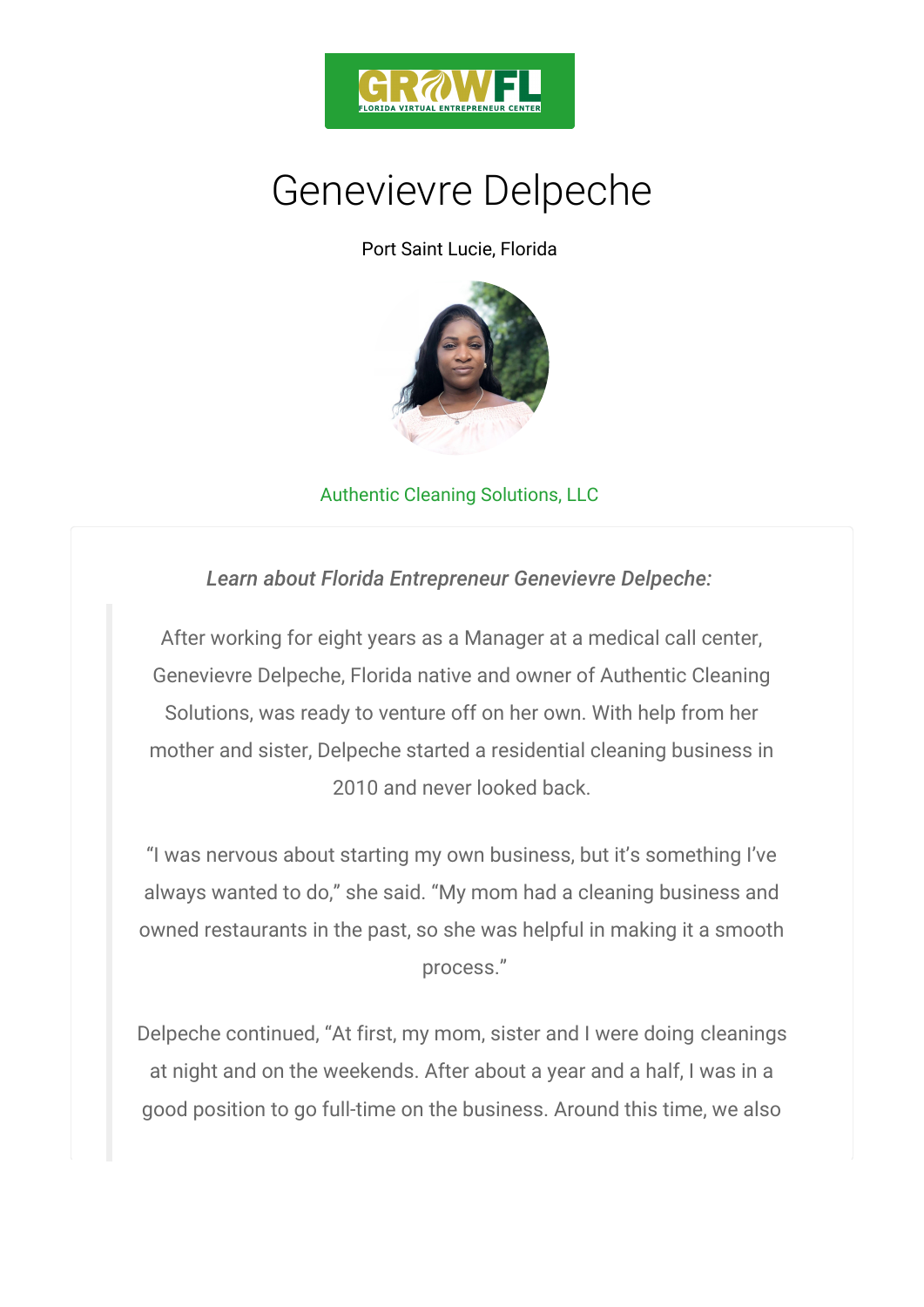reached a point where we were getting a little burnt out doing the cleaning ourselves – it was necessary to start hiring employees."

According to Delpeche, the biggest challenge in the early days of her business was keeping consistent customers. They'd have a lot of onetime clients looking for a single deep clean. However, since introducing commercial cleaning four years ago, they've been able to add more regular clients and diversify their offerings.

"Commercial cleaning is a totally different type of cleaning," Delpeche said. "The chemicals, the consistency and the method of cleaning are all very different. Fortunately, YouTube and Google were there to help with any questions I had."

Delpeche has grown her business through a variety of methods including social media marketing, traditional advertising in magazines and by participating in various networking events. She also joined several well-known platforms used to bid on commercial jobs.

"These platforms, such as Periscope S2G and The Blue Book, are great," she said. "They'll let you know when contractors post commercial jobs. The jobs include commercial cleaning and construction cleaning – both of which we do."

Delpeche has worked hard to set her business apart from the competition in a number of ways. Even though she's now in more of a "managerial" position, she still shows up to do first time cleanings for new customers. She feels it's important for customers to meet the owner and to know the job will be done the right way. She's also extremely reliable, trustworthy and offers same day service. Finally, no